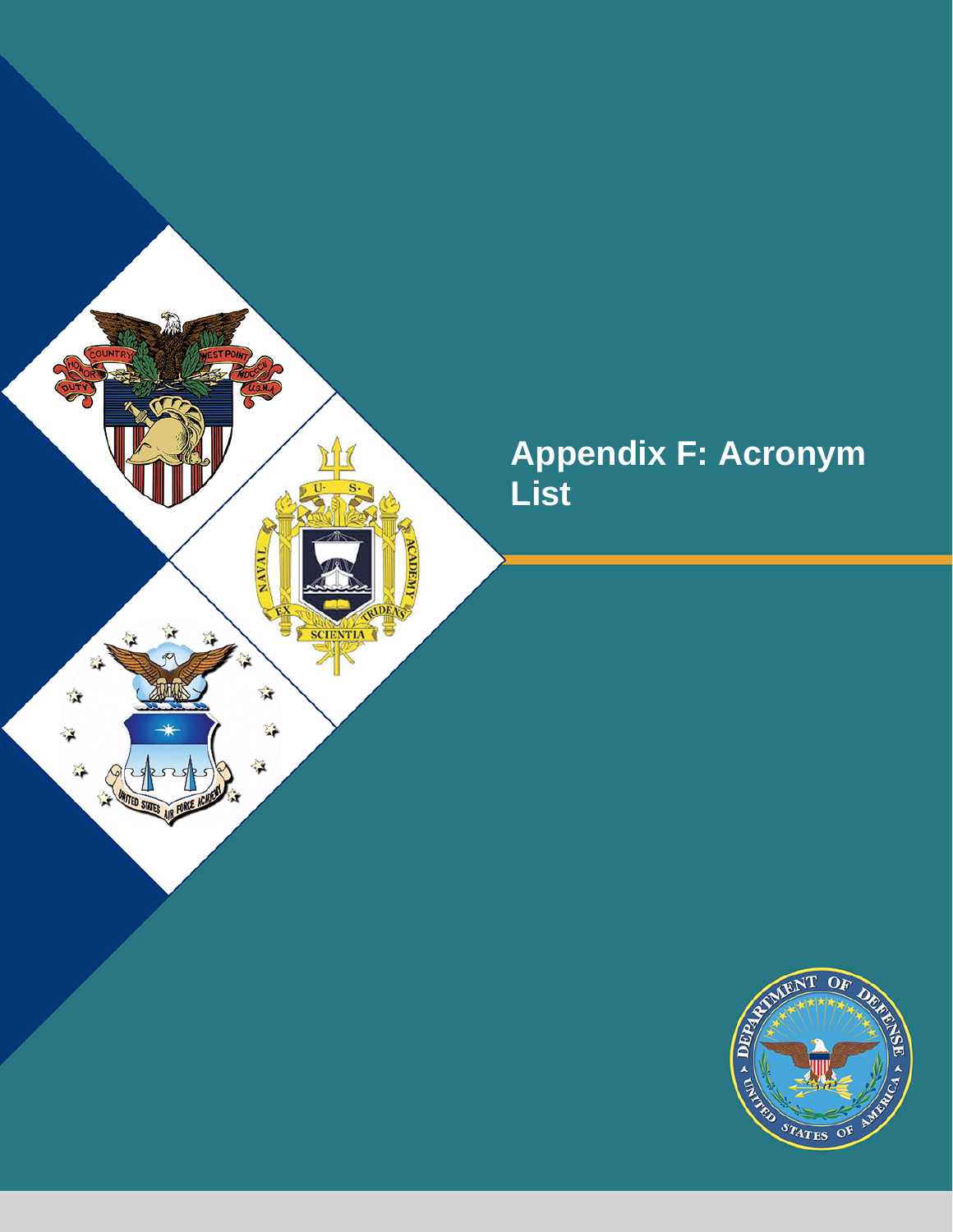## Appendix F: List of Acronyms

| <b>ABW</b>   | Air Base Wing                                               |
|--------------|-------------------------------------------------------------|
| <b>AFOSI</b> | Air Force Office of Special Investigations                  |
| AMT          | <b>Academy Military Trainers</b>                            |
| <b>AOC</b>   | Air Officers Commanding                                     |
| AMT          | <b>Academy Military Trainer</b>                             |
| <b>APY</b>   | Academic Program Year                                       |
| <b>BCT</b>   | <b>Basic Cadet Training</b>                                 |
| CAIB/IDS     | Community Action and Information Board/Integrated Delivery  |
|              | <b>Systems</b>                                              |
| <b>CAPE</b>  | Center for the Army Profession and Ethic                    |
| <b>CASHA</b> | Cadets Against Sexual Harassment/Assault                    |
| cBIT         | Cadet Bystander Intervention Training                       |
| <b>CCD</b>   | Directorate for Culture, Climate, and Diversity             |
| <b>CDC</b>   | U.S. Centers for Disease Control and Prevention             |
| <b>CID</b>   | <b>Criminal Investigation Command</b>                       |
| <b>CHiPs</b> | <b>Cadet Healthy Interpersonal Skills</b>                   |
| <b>CMEO</b>  | <b>Command Management Equal Opportunity</b>                 |
| <b>CMG</b>   | Case Management Group                                       |
| CO           | <b>Company Officer</b>                                      |
| <b>CW</b>    | <b>Cadet Wing</b>                                           |
| <b>DEOCS</b> | Defense Equal Opportunity Climate Survey                    |
| <b>DEOMI</b> | Defense Equal Opportunity Management Institute              |
| <b>DoD</b>   | Department of Defense                                       |
| DoDI         | DoD Instruction                                             |
| <b>DoN</b>   | Department of Navy                                          |
| D-SAACP      | Department of Defense Sexual Assault Advocate Certification |
|              | Program                                                     |
| <b>DSAID</b> | Defense Sexual Assault Incident Database                    |
| <b>ELITE</b> | <b>Emergent Leader Ummersive Training Environment</b>       |
| EEO          | <b>Equal Employment Opportunity</b>                         |
| EO           | <b>Equal Opportunity</b>                                    |
| <b>EOA</b>   | <b>Equal Opportuntiy Advisor</b>                            |
| <b>FAP</b>   | Family Advocacy Program                                     |
| <b>GUIDE</b> | Guidance, Understanding, Information, Direction, Education  |
| <b>HRT</b>   | <b>Healthy Relationships Training</b>                       |
| IG           | Inspector General                                           |
| JA           | Judge Advocate                                              |
| <b>KACH</b>  | Keller Army Community Hospital                              |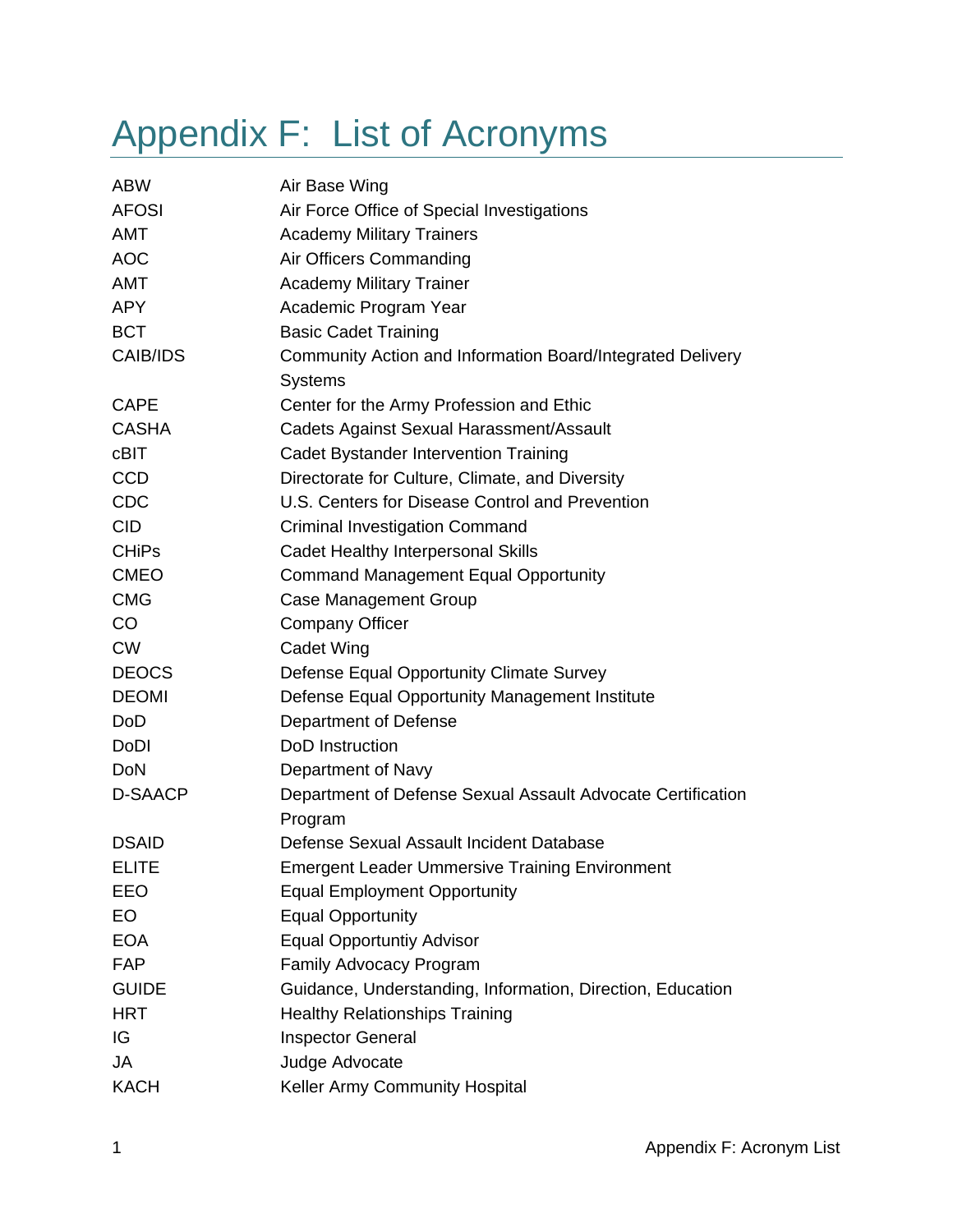| <b>LGBT</b>    | Lesbian, Gay, Bisexual, Transgender                 |
|----------------|-----------------------------------------------------|
| <b>MCIO</b>    | Military Criminal Investigative Organization        |
| <b>MDC</b>     | Midshipman Development Center                       |
| <b>MEO</b>     | <b>Military Equal Opportunity Officer</b>           |
| <b>MFLC</b>    | <b>Military Family Life Counselors</b>              |
| <b>MOU</b>     | Memorandum of Understanding                         |
| <b>MSA</b>     | <b>Military Service Academy</b>                     |
| MFT            | <b>Military Treatment Facility</b>                  |
| <b>NCIS</b>    | <b>Naval Criminal Investigative Service</b>         |
| <b>NJP</b>     | Nonjudicial Punishment                              |
| <b>NOVA</b>    | National Organization for Victim Assistance         |
| <b>OPA</b>     | <b>Office of People Analytics</b>                   |
| <b>P&amp;R</b> | <b>Personnel and Readiness</b>                      |
| <b>PEER</b>    | Personal Ethics and Education Representatives       |
| <b>PDR</b>     | <b>Periodic Development Review</b>                  |
| <b>PM</b>      | Program Manager                                     |
| <b>POSH</b>    | <b>Prevention of Sexual Harassment</b>              |
| <b>PPC</b>     | Peak Performance Center                             |
| <b>RPRS</b>    | <b>Retaliation Prevention and Response Strategy</b> |
| <b>SAAPM</b>   | Sexual Assault Awareness and Prevention Month       |
| <b>SACMG</b>   | Sexual Assault Case Management Group                |
| <b>SAFE</b>    | Sexual Assault Forensic Exam                        |
| <b>SAGR</b>    | <b>Service Academy Gender Relations</b>             |
| <b>SARB</b>    | Sexual Assault Review Board                         |
| <b>SARC</b>    | Sexual Assault Response Coordinator                 |
| <b>SAPR</b>    | Sexual Assault Prevention and Response              |
| <b>SAPRO</b>   | Sexual Assault Prevention and Response Office       |
| SEL            | <b>Senior Enlisted Leader</b>                       |
| <b>SHAPE</b>   | Sexual Harassment and Assault Prevention Education  |
| <b>SHARP</b>   | Sexual Harassment/Assault Response and Prevention   |
| <b>SIQ</b>     | <b>Sick in Quarters</b>                             |
| <b>SJA</b>     | Staff Judge Advocate                                |
| <b>SME</b>     | <b>Subject Matter Expert</b>                        |
| <b>SPCMA</b>   | <b>Special Court-Martial Convening Authority</b>    |
| <b>SVC</b>     | <b>Special Victims' Counsel</b>                     |
| <b>SVP</b>     | Special Victims' Paralegal                          |
| <b>TCAP</b>    | <b>Trial Counsel Assistance Program</b>             |
| <b>UCMJ</b>    | Uniform Code of Military Justice                    |
| <b>USAFA</b>   | United States Air Force Academy                     |
| <b>USD</b>     | Undersecretary of Defense                           |
| <b>USC</b>     | <b>Unwanted Sexual Contact</b>                      |